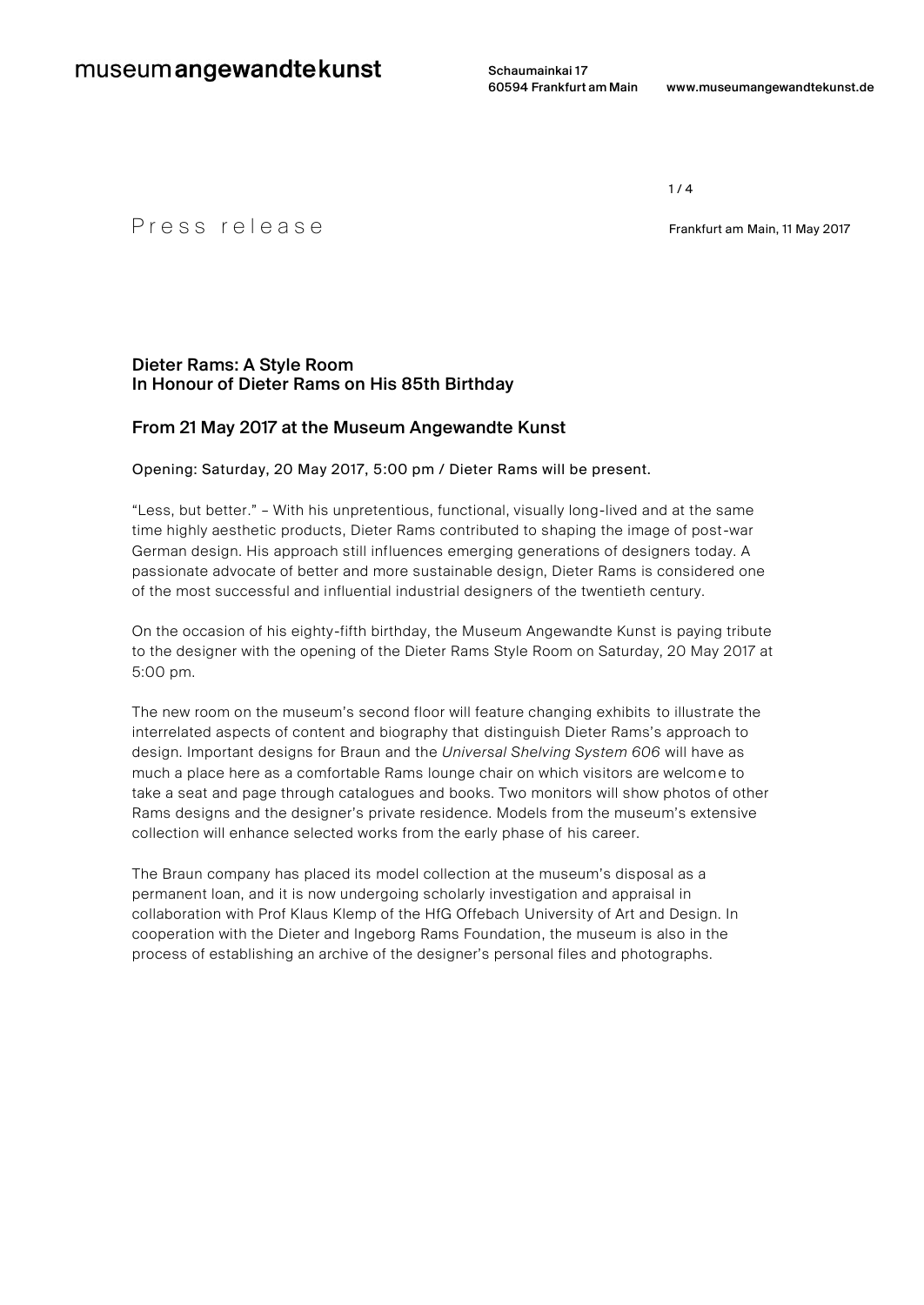# P r e s s r e l e a s e Frankfurt am Main, <sup>11</sup> May 2017

### Dieter Rams (b. in Wiesbaden on 20 May 1932)

Dieter Rams began studying interior decoration in 1947 at the Wiesbaden School of Arts and Crafts, whose founding director Hans Soeder had introduced elements of the Bauhaus teaching concept to the curriculum. After two years of employment with the Apel architectural firm (today ABB) of Frankfurt, Rams entered a position at the Max Braun company in 1955. At the time, the young heirs Erwin and Artur Braun were in the process of transforming the traditional company into a modern enterprise with an emphasis on social responsibility, and were in search of a new product language. On the ground prepared by the art historian Fritz Eichler, likewise a Braun employee, as well as the company's cooperation with the HfG Ulm School of Design and the former Bauhaus pupils Wilhelm Wagenfeld and Herbert Hirche, the design team around Dieter Rams advanced to become an innovative centre of Braun's dedication to design. Key aspects of their work were the early and extremely close cooperation with the company's engineers and the constructive design process that came about as a result.

In the early 1960s, with Gerd A. Müller, Reinhold Weiss, Richard Fischer, Robert Oberheim and Dietrich Lubs on his staff, Braun design department head Dieter Rams developed a unique product language combining high functionality with visual longevity, intuitive operability and superb aesthetics. For devices ranging from hi-fi systems to electric razors, the team adopted a common design approach: the characteristic "Braun design". Their concepts drew attention worldwide and came to be emulated by other companies and an emerging generation of young designers. Naoto Fukasawa, Jasper Morrison and Jonathan Ive, for example, all attest to the strong influence of Dieter Rams on their work.

Based on his own design praxis and ongoing critical reflection on his profession, Dieter Rams developed ten principles for good design: it has to be genuinely innovative, useful, aesthetic, understandable, honest, unobtrusive, thorough, long-lasting, intuitively operable and environmentally friendly. To this day, his creed is: "Good design is as little design as possible", or simply "less, but better". Longevity is a distinguishing feature of his modular furniture designs as well, some of which have been manufactured unchanged since 1960. The Vitsœ company of England still markets such products as the *Universal Shelving System 606* or the *Lounge Chair Programme 620* – one of the few design products ever awarded an artistic copyright – all over the world today. In the area of furniture, product cycles of such duration are otherwise known only for Thonet's bentwood and tubular steel chairs or the designs by Ray and Charles Eames.

In addition to his own activities as a designer, Dieter Rams has made lasting contributions to improving design in general. He taught industrial design at the HfBK University of Fine Arts of Hamburg from 1981 to 1997, was president of the German Design Council from 1988 to 1998, and has been a member of the Academy of Arts in Berlin since 1999. In 1992, he and his wife founded the Dieter and Ingeborg Rams Foundation dedicated to promoting design with projects of its own. Dieter Rams is the recipient of numerous awards and distinctions,

#### $2/4$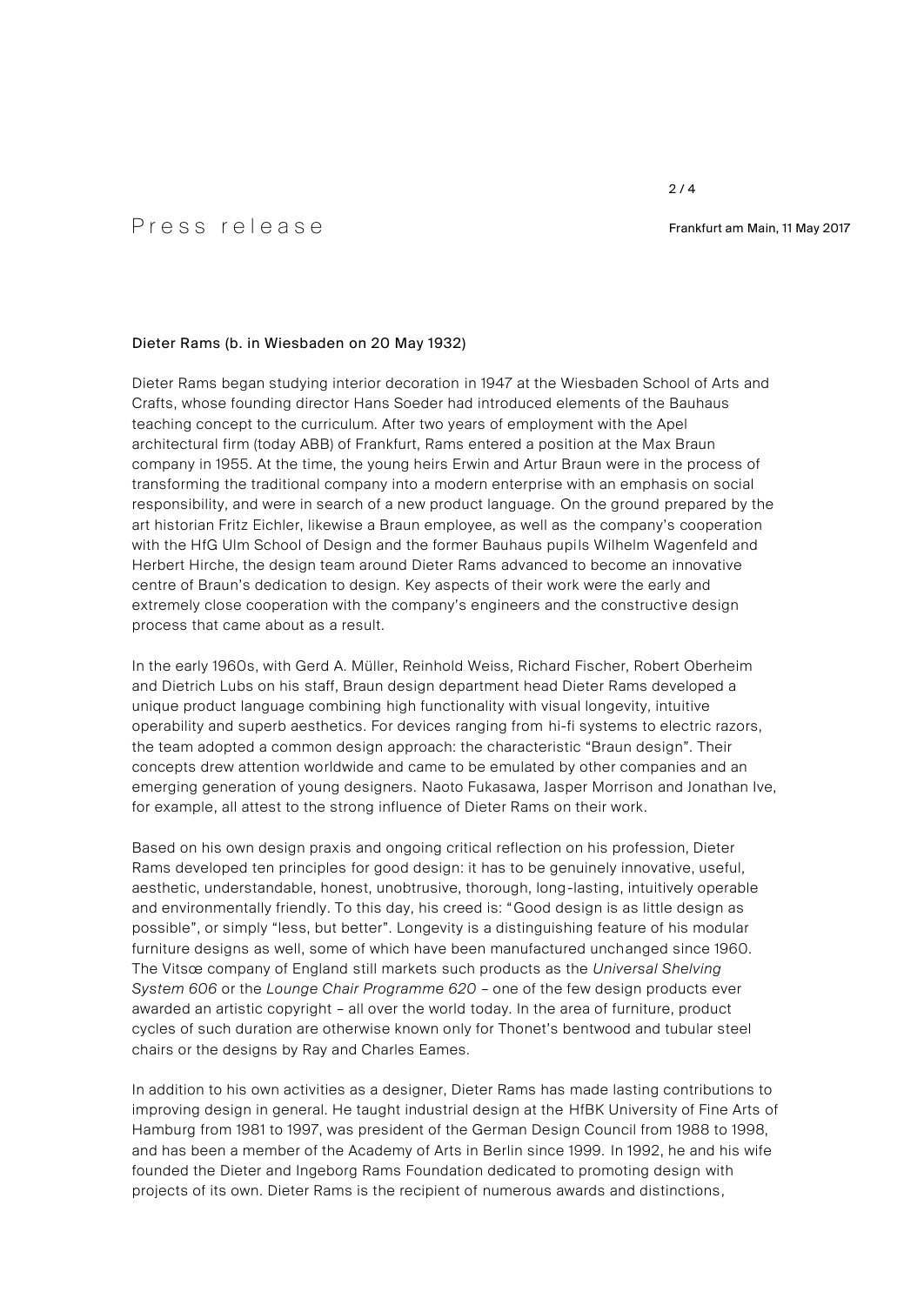# P r e s s r e l e a s e Frankfurt am Main, <sup>11</sup> May 2017

.

including the title of Honorary Royal Designer of the Royal Society of Arts, an honorary doctorate from the Royal College of Arts in London, the World Design Medal of the Industrial Designers Society of America, the Design Prize of the Federal Republic of Germany for lifetime achievement, and the Designer Award of the Raymond Loewy Foundation. He was also awarded the Order of Merit of the Federal Republic of Germany .

The MoMA in New York already began adding Braun products to its permanent collection as far back as 1959. Today works by Dieter Rams are in the holdings of nearly every design museum in the world. In 1980, the International Design Center Berlin organized the first extensive Dieter Rams exhibition; others have followed in such venues as Milan, London, Amsterdam, Fort Lauderdale, Lisbon, Kyoto, Moscow and, most recently, at vitra in Weil/Rhein. The exhibition "Less and More: The Design Ethos of Dieter Rams", developed jointly by the Museum Angewandte Kunst in Frankfurt/Main and the Suntory Museum in Osaka, opened in 2008. In the four years that followed, it was presented at six museums in Asia, Europe and the U.S., and over the course of altogether eighty -six exhibition weeks attracted more than 400,000 visitors.

Dieter Rams once said that "design is thinking" – putting in a nutshell the pursuit of better and more meaningful living environments by a reflective and critical designer who never conformed to fashion and always maintained a sense of responsibility towards the realm of products.

### $3/4$